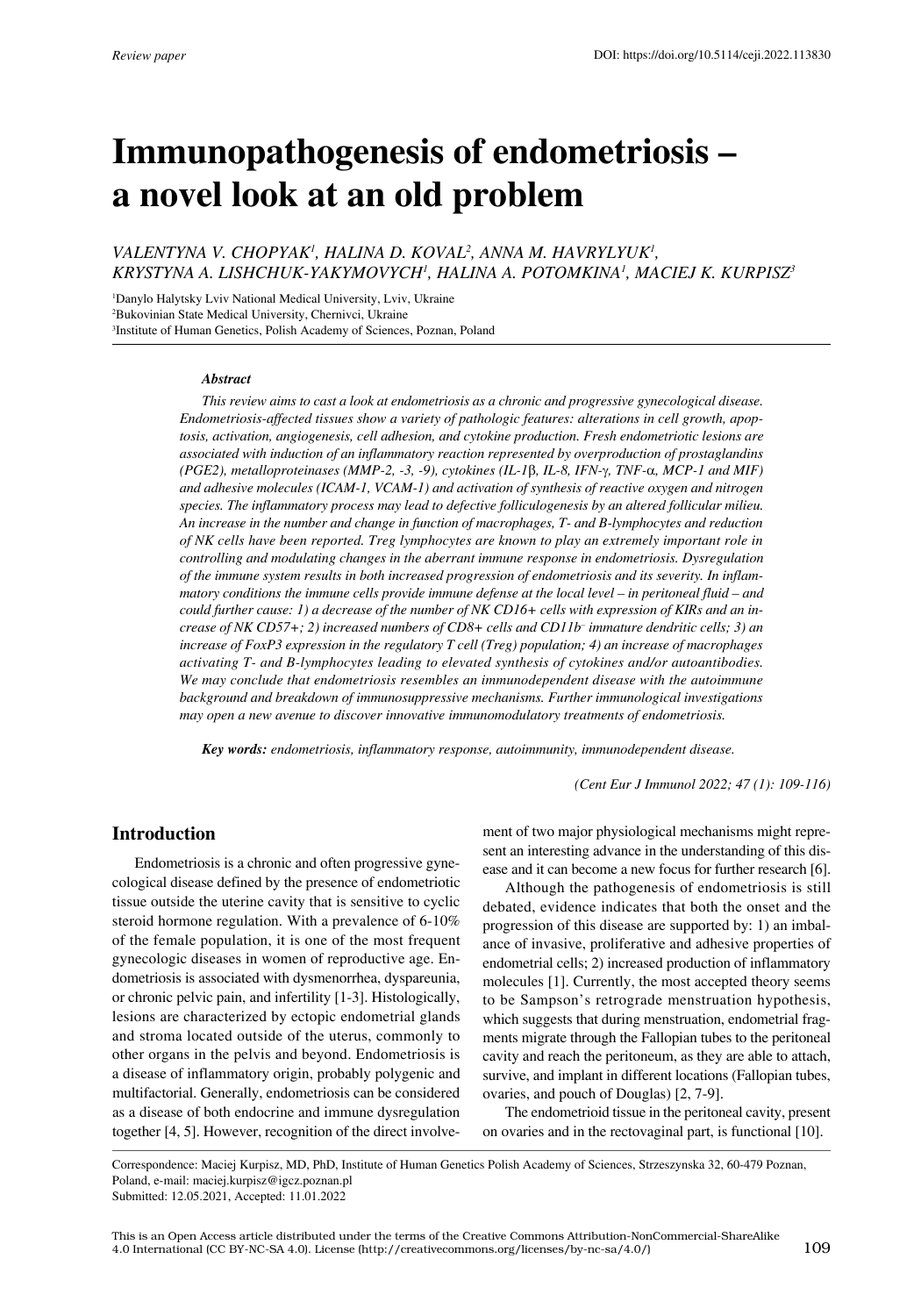Endometriosis is known to reduce female fertility and has an impact on the obstetric outcome of affected women. In women with endometriosis multiple factors result in reduction of fertility by: reduced tubal motility and passage, triggering of inflammatory factors derived from the peritoneal fluid, and diminished quality of the oocytes, which compromise the chances of successful implantation in course of natural conception as well as after assisted reproductive technology (ART) [2, 11].

Endometriosis-affected ectopic tissues show different pathologic features, as follows: 1) delayed maturation; 2) altered glycosylation; 3) molecular abnormalities, such as alterations in local steroid biosynthesis, cell growth, apoptosis, immune cell function, angiogenesis, cell adhesion, and cytokine production. All of these might reduce the chances of a successful conception and pregnancy outcome. Pathophysiologic mechanisms might be responsible for increased miscarriage rates observed in women with mild endometriosis; early stages of the disease with more active lesions are known to lead to a more active inflammatory milieu, compared with the more scarring lesions of higher disease stages. Fresh endometriotic lesions are associated with an inflammatory response represented by overproduction of prostaglandins, metalloproteinases and cytokines. Finally this results in an inflammatory process, and may lead to defective folliculogenesis due to an altered follicular milieu. We could speculate that the impact of the mild stage of endometriosis on fertility might be due to nongenetic, e.g. metabolic intracellular processes, leading to insufficient oocyte maturation and/or embryonal development. Additionally, altered endometrial receptivity and therefore reduced "supply" of intracellular embryonal metabolism could possibly impact early trophoblast development [2, 12].

# **Etiology and pathogenesis of endometriosis**

The risk factors of endometriosis may involve: 1) women's age; 2) heavy but short menses [7]; 3) low body mass index [13]; 4) psychological and emotional factors; 5) stress and/a pain response in pelvis; 6) nulliparity; 7) high education and social level [3]. Patients with endometriosis have a high risk for systemic comorbidities including autoimmune, cardiovascular and atopic diseases. It is still unknown whether these comorbidities are a consequence of endometriosis or arise from the same background of risk factors [3, 14]. The pathogenesis of endometriosis still remains controversial: immune, hormonal, genetic, and environmental factors seem to be involved [7].

## **Immune factors**

An aberrant immune system seems to play a key role in the pathogenesis of endometriosis. In these patients, immune alterations occur both locally in the peritoneal fluid and systemically in peripheral blood. It is reported that there is an increase in the number but not in the dysfunction of macrophages, abnormalities in the function and number of T- and B- lymphocytes and reduction in the number and activity of natural killer cells, which in consequence triggers apoptosis dysregulation, change in cytokine pattern and other soluble products secreted in the peritoneal microenvironment [9]. Defective immune surveillance might be responsible for the development of endometriosis. Normally, the clearance of menstrual debris is considered to be the result of immune cells' action. Among the causes of endometriosis are the changes in functions of immune cells that might allow the invasion of endometrial cells to the peritoneal cavity. Direct fault to the immune system results in both increased prevalence of endometriosis and its increased severity [6].

In inflammatory conditions the immune cells supply immune defense proteins at the local level – in peritoneal fluid (PF) [8]. The following changes were identified in PF of patients with endometriosis: 1) decrease of CD16+ NK cell count with expression of killer immunoglobulin like receptors (KIRs), increase of highly cytotoxic NK CD57+ cells [6]; 2) an increase in the number of T-cytotoxic CD8+ lymphocytes and immature dendritic cells, CD11b– ; 3) an increase of expression of FoxP3 on T-regulatory lymphocytes; 4) increase in macrophages which activate T- and B-lymphocytes for enhanced synthesis of cytokines and autoantibodies [7]. Various changes of innate and acquired immunity occur systemically and locally.

#### *Cellular factors of innate immunity*

The peritoneal microenvironment of the endometrium is rich in macrophages [15-17], which may be driven towards a reversible polarization. The "classically activated" macrophages are named M1; they play endocytic functions via the production of cytokines such as interleukin (IL)-1α, IL-6, IL-12, tumor necrosis factor  $\alpha$  (TNF- $\alpha$ ) and reactive oxygen (ROS) and nitric oxide (NO) species. "Alternatively activated" M2 macrophages are involved in resolution of inflammation and promotion of tissue repair, by secreting anti-inflammatory immunosuppressive cytokines IL-10 and transforming growth factor β (TGF-β), and proangiogenic factors (coagulation factor XIII, vascular endothelial growth factor, VEGF) [8, 16, 18, 19]. Infiltrating macrophages in the endometriotic lesions are activated by signals generated within the same lesions or possibly by lack of hormone-dependent antiinflammatory signals in the ectopic but not in the eutopic endometrium. In endometriosis, the cyclic death of endometrial cells leads to the release of cell debris, erythrocytes, and heme-bound iron in the peritoneal cavity. Recruited macrophages perceive ongoing cell death and tissue damage; in endometriotic patients they activate a reparative/regenerative/angiogenic program that is required for lesion maintenance, growth, and spreading. An apparent impairment in the macrophage ability to phagocytose dying cells has been reported. This defect can be the cause or consequence of persistent in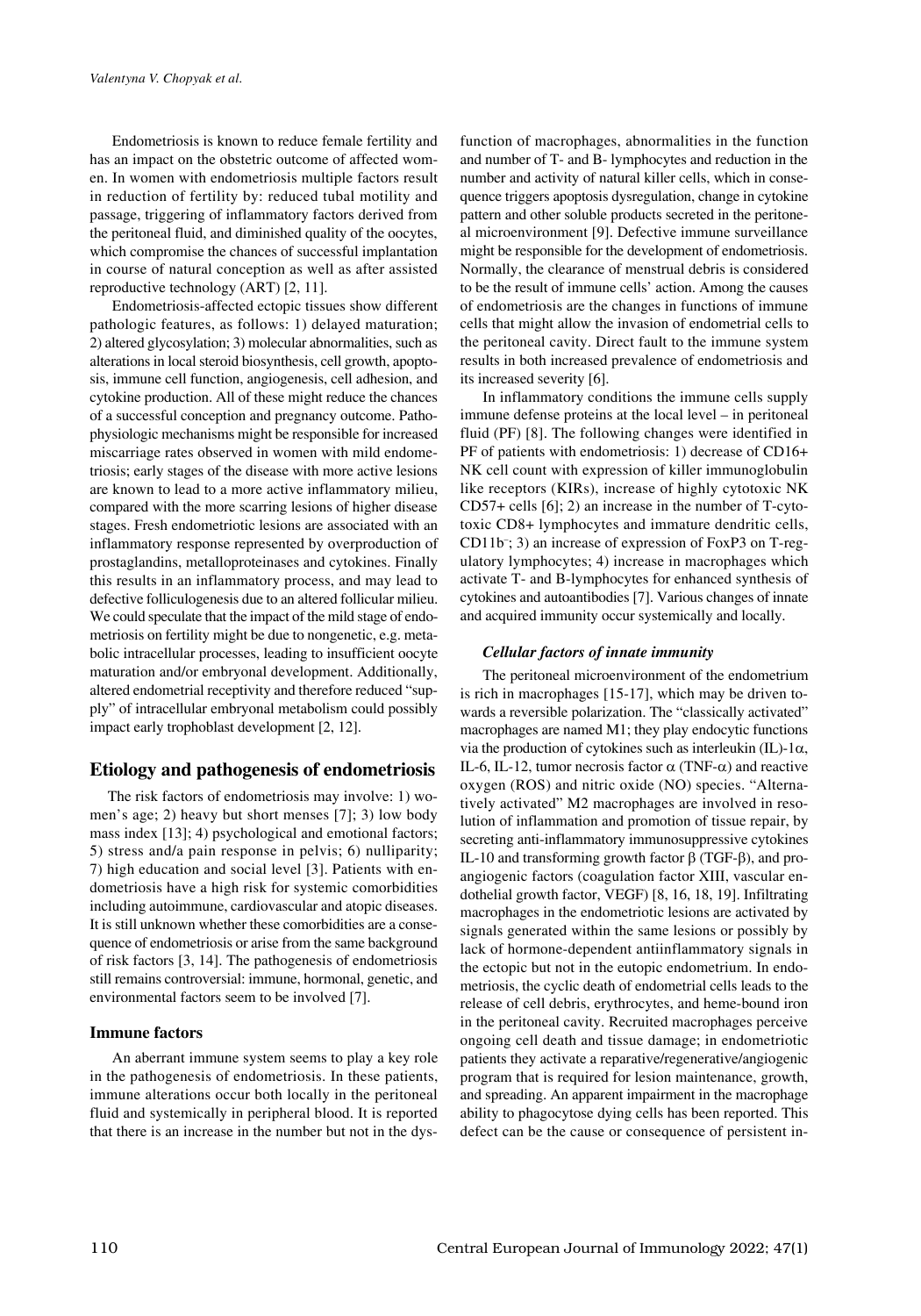flammation taking place in the peritoneal cavity associated with endometriosis. The pathogenesis of endometriosis may therefore originate by combination of inappropriate polarization of macrophages, leading to tissue damage (increased M1 response) and immune dysfunction (increased compensatory M2 response). It was demonstrated that recruited macrophages largely develop an immunosuppressive phenotype M2, thereby supporting endometriotic cell survival, attachment, and invasion through matrix remodeling, angiogenesis, and lesion maintenance [7].

Macrophage migration inhibitory factor (MIF) activates peritoneal macrophages and may play a role in retaining macrophages to the inflammatory sites. Macrophages react via phagocytosis, which is regulated through activation of matrix metalloproteinases and expression of the CD36+ receptor. The expression of both these components is reduced in endometriosis. The molecules responsible for this suppression are: prostaglandin E2, TGF-β and intercellular adhesion molecule-1 (ICAM-1) [6]. MIF stimulates cyclooxygenase-2 (COX2) and production of prostaglandin E2 in ectopic endometrial cells [20] and elicits the proangiogenic and proinflammatory phenotype of macrophages, thereby potentiating their capability to stimulate the host angiogenic response and exacerbate the immunoinflammatory reaction in the implantation site [7, 21].

Natural killer cells (NK) usually demonstrate an ability to destroy endometrial cells. NK cell activity and cytotoxicity towards autologous endometrial cells have been observed to be decreased in women with endometriosis and correlate with the severity of the disease. The decreased cytotoxicity to endometrial cells in women with endometriosis occurs mainly due to a defect in NK activity but is also partially due to resistance of the endometrium to NK cytotoxicity. It has been suggested that endometriosis may be related to a defect of NK cell cytotoxicity function and the cells' ability to eliminate endometrial cells in ectopic sites. Impaired NK cell cytotoxic activity may be another prominent cause of endometriotic development and endometrial cell escape from targeted destruction [7].

Apoptosis impairment has been observed during endometriosis. It has been reported that the Fas/FasL system is progressively dysregulated throughout the course of the disease, the outcome of which is the situation where endometriotic cells do not undergo Fas/FasL-mediated apoptosis because they do not receive a death signal from peritoneal fluid mononuclear cells (PFMCs), thus implanting themselves and surviving outside of the uterus. Paradoxically, endometriotic cells themselves become capable of killing PFMCs, and this additional factor may allow their establishment in the peritoneum, which in turn becomes an immune semi-privileged environment [7].

#### *Humoral factors of innate immunity*

A large number of humoral factors of innate immunity: 1) cell adhesion molecules – intercellular adhesion molecule-1 (ICAM-1) and vascular cell adhesion molecule-1 (VCAM-1); 2) proinflammatory cytokines – TNF- $\alpha$ , IL-1, IL-6, and IL-8 [22]; 3) chemokines MCP-1, MIF, etc., play key roles in the pathogenesis of endometriosis. These factors are present in the PF as well as in endometriotic implants [7].

In patients with endometriosis eutopic endometrial stromal cells high levels of ICAM-1 [8, 23] are strongly expressed. These data suggest that there may be a crosstalk between endometrial stromal cells and leukocytes in normal as well as endometriotic endometrium and peritoneal fluid via ICAM-1 and its receptors. ICAM-1 expression significantly increases in ectopic endometrial stromal cells from endometriomas by stimulation with proinflammatory cytokines IL-1β and interferon  $\gamma$  (IFN- $\gamma$ ). In addition to ICAM-1, VCAM-1 is also expressed in human endometrial stromal cells. Tumor necrosis factor  $\alpha$  has also been shown to be elevated not only in the peritoneal fluid but also in the serum of women with endometriosis. There is a positive correlation between peritoneal levels of TNF- $\alpha$  and the size and number of active endometriotic lesions. In addition to its proinflammatory functions, TNF- $\alpha$ also stimulates the expression of matrix metalloproteinases in endometrial tissue. Matrix metalloproteinases are known to play a role in tissue remodeling and invasion of endometriotic lesions. These data suggest that  $TNF-\alpha$  may influence the establishment and progression of disease. Data from the literature documented an impairment of the secretion of the IL-1 cytokine family in endometriosis. For example, a marked imbalance was reported between IL-1 and expression of its decoy receptor (IL1R2). The soluble natural inhibitor IL-1 receptor type 2 (sIL1R2) significantly downregulated the expression of major cell adhesion receptors ( $\alpha v$  and  $\beta 3$  integrins), matrix metalloproteinases (MMP-2 and -9), and VEGF [7].

Concentrations of the cytokines IL-6 and IL-8 have been reported to be elevated in the PF of endometriotic patients. The typical course of the disease inflammatory process may start with high concentrations of IL-6. However, a significantly higher IL-6 level was found in moderate-to-severe but not in minimal-to-mild endometriosis. Moreover, serum levels of both IL-6 and IL-8 are significantly higher in patients with ovarian endometrioma, but not in the presence of deep infiltrating endometriosis. The increase in IL-8 production leads to intensification of peritoneal inflammation and activation of synthesis of ROS [16]. The levels of ROS are elevated in patients with endometriosis, but the concentration of catalase is usually decreased. Serum and peritoneal fluid levels of MCP-1 and MIF chemokines in endometriosis are high at early stages of disease and decrease with its severity. The levels of MIF generally were high in women with endometriosis and seem to depend on the stage of disease and its major clinical symptoms (pain and infertility) [7].

Angiogenesis may play an important role in the pathogenesis of endometriosis. Endometriotic implants require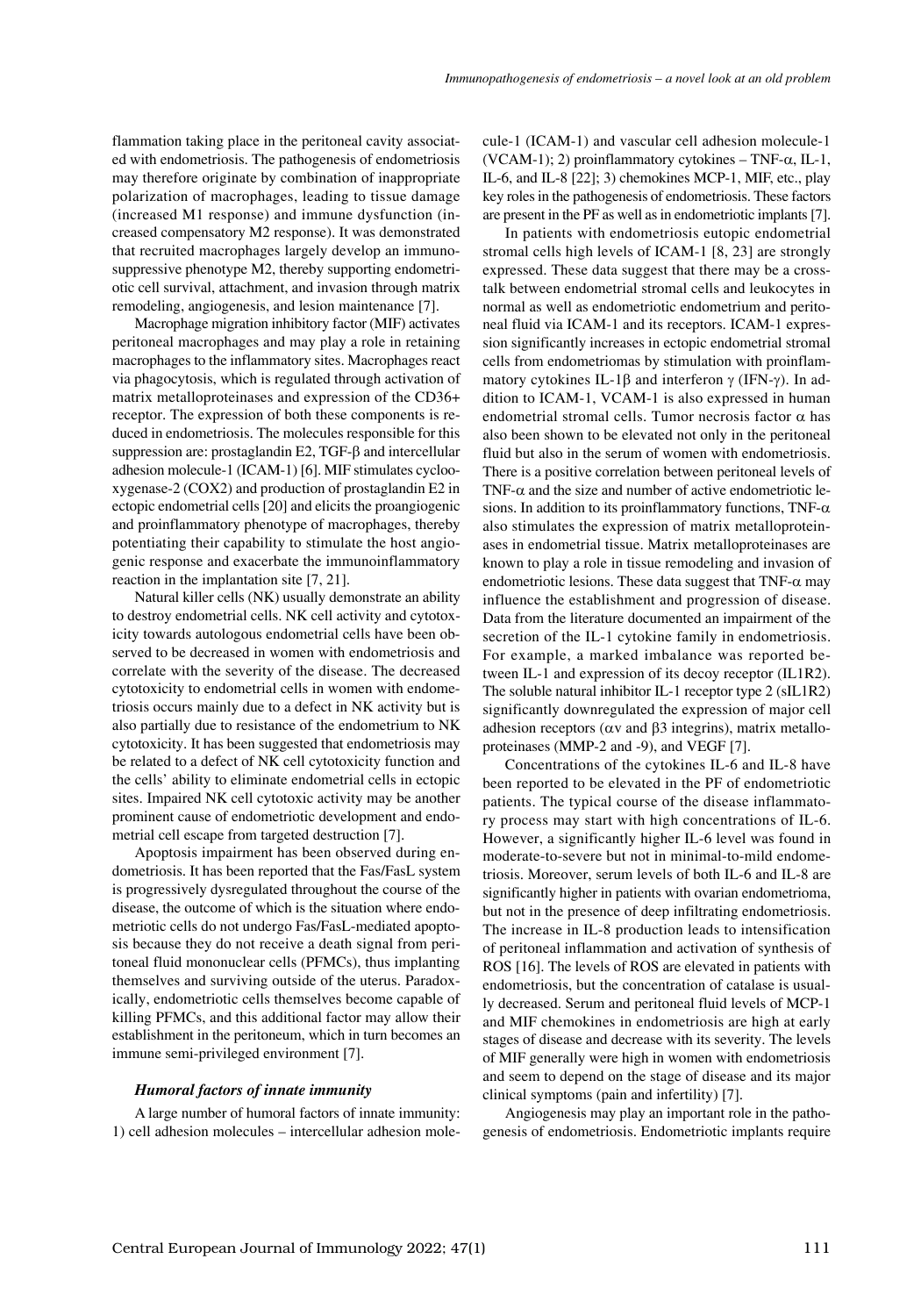neovascularization to proliferate, invade the extracellular matrix, and establish an endometriotic lesions. In endometriosis, increased levels of VEGF-A, an angiogenic factor, play a major role in the progression of the disease. Moreover, the authors observed an increase of other proteolytic factors, such as urokinase plasminogen activator (uPA) and metalloproteinase-3 (MMP-3), in peritoneal fluid of patients with endometriosis. These factors may enhance the angiogenic and proteolytic capability of ectopic tissue to facilitate the implantation process. The increased levels of VEGF-A may be associated with a decreased rate of pelvic adhesion formation in the course of endometriosis [7].

Metalloproteinases (MMPs) regulate multiple cell functions [19, 23]. The expression levels of MMP-2, MMP-3 and MMP-9 are higher in women with endometriosis than in healthy controls. These enzymes play an important role in the ectopic adhesion, invasion and implantation, and neovascularisation of the endometrium. MMP-2 and MMP-9, by degrading extracellular cellular matrix and promoting the release of key secretion factors, play a critical role in the pathogenesis of endometriosis [7, 24].

The data from women with endometriosis showed that expression of annexin A2 in peritoneal macrophages is inhibited by prostaglandin E2 (PGE2), and this impairs the phagocytic ability of macrophages. The level of annexin A2 mRNA in the macrophages is reduced by PGE2 via the EP2/EP4 receptor dependent signaling pathway. Production of prostaglandins PGE2 and PGF2α, spiral arteriole vasoconstriction, and local hypoxia in turn regulate the production of chemokines, such as IL-8 (CXCL8) and CXC chemokine ligand 12 (CXCL12), and stromal cell-derived factor (SDF-1). Increased PG concentrations in the PF of infertile women with endometriosis have been reported. COX-2 expression was upregulated in endometriotic tissue. Well known as a potent vasodilator, PGE2 may play a role in endometriosis-associated angiogenesis and further contribute to ectopic endometrial cell growth. Moreover, PGE2 appears to stimulate the expression of aromatase, an essential enzyme in estrogen synthesis in ectopic endometrium, which may favor ectopic implantation and growth of endometrial tissue. Aromatase, the rate-limiting enzyme for the synthesis of estrogen, is aberrantly expressed in endometriotic implants. Aberrant expression of COX-2 and PGE2 secretion by ectopic endometriotic implants have been reported, although the underlying mechanism is not clearly understood. Local estrogen production hastens prostaglandin synthesis by stimulating COX-2 activity, thus creating a self-perpetuating sequence of estrogen formation and enhanced inflammation [7].

## *Cellular factors of adaptive immunity*

Interactions between T lymphocytes and the extracellular matrix in women with endometriosis are well established. There have been identified two components (fibronectin and collagen IV) with ability for activation of T cells to proliferate, but the lymphocytic proliferative response to autoantigens of autologous endometrial cells is rather decreased in women with endometriosis. Specific T cell-mediated cytotoxicity to autologous endometrial cells was strongly inhibited, suggesting a possible immunological basis. The reduction of T cell-mediated cytotoxicity is based on induction of apoptosis in cytotoxic lymphocytes via the Fas-FasL pathway. Similar to cytotoxic T lymphocytes CD8+ , the activity of CD4+ helper T cells in the peritoneal fluid has also been decreased [6].

Beside CD8+ T cells, CD4+ T cells are further diminished in their activity in the PF of patients with endometriosis, probably because PF homeostasis breakdown suppresses activation of T cell helpers. Probably, IL-10 plays a major role in this mechanism. Moreover IL-4 and IL-10 were shown to be upregulated in peripheral lymphocytes in women with endometriosis. Increased IL-4 expression has also been observed in lymphocytes in endometriotic tissues and locally in the PF. On the other hand, production of IFN-γ was reduced in peripheral lymphocytes in endometriosis. PFMCs, as well as endometriotic cells, secrete different patterns of cytokines which may drive the differentiation program of CD4+ T cells towards Th1, Th2, and Th17 and/or Tregs. Th1 cells are characterized by Tbet and STAT-1 and STAT-6 expression, and the production of IL-2, IFN-γ, and TNF-α. Th2 cells are in turn characterized by GATA-3 and STAT-5 and STAT-6 expression, and the production of IL-4, IL-5, and IL-13. However, the Th1/Th2 dogma has been challenged by the introduction of two other subsets of T cells, Th17 cells and regulatory T (Treg) cells, fairly recently. Tregs are characterized by FOXP3 expression and produce IL-10 and TGF-β, suppressing activation of the immune system. A study of an animal experimental model of endometriosis reported a switch towards Th2 and Treg cell profiles, with overrecruitment of Foxp3+ CD4+ Tregs in the draining lymph nodes in the late stage of the disease. This is congruent with our previously reported results [7]. It was proposed that the preserved Treg cells seen in women with endometriosis decrease the ability of newly recruited immune cell populations to effectively recognize and target endometrial antigens during menstruation, allowing survival and implantation of shed endometrial cells. Probably, other immune cells (macrophages, dendritic cells, NK, CD4+, and CD8+ lymphocytes) have their activity suppressed just by Treg cells. A decreased apoptosis rate may cause perpetuation of the disease growth [7].

Generally, a common population of the regulatory T cells (Tregs) includes different subsets: central Tregs from peripheral lymphatic organs, effector Tregs from peripheral lymphatic organs and nonlymphatic tissues, and memory Tregs. Apart from Tregs, the suppressive function is shown by the following immune cells: 1) Treg1 lymphocytes, which are capable of synthesis of IL-10, TGF-β and expression of FoxP3 on their own membrane; 2) Th2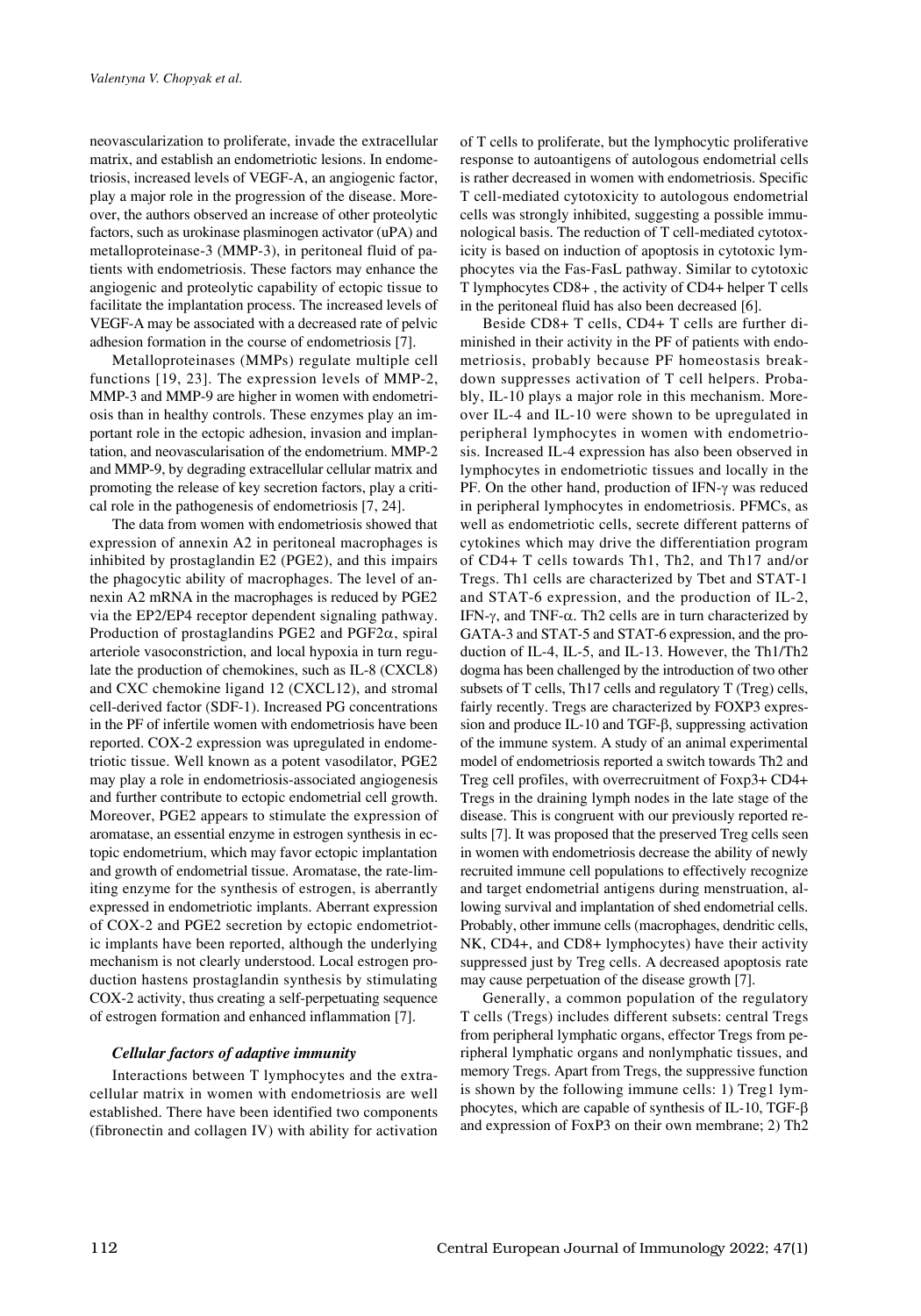lymphocytes, which are capable of synthesis of IL-4 and inhibition of Th1 lymphocyte functions; 3) two populations of myeloid-derived suppressor cells: granulocyte-like (G-MDSC) and monocyte-like (M-MDSC); the immunosuppressive mechanism that MDSCs use is the production of arginase, reactive oxygen and nitrogen species, COX-2 and induction of T-reg activities [19].

#### *Humoral factors of adaptive immunity*

An increased count of activated CD20+ B-lymphocytes was found in ectopic endometrial tissue. The structural components of endometrial cells were degraded upon the influence of the metaplastic processes, which might have resulted in formation of new autoantigens. The expression of peritoneal haptoglobin glycoprotein (PHP), endometrial protein-1 and glycans – novel autoantigens – starts on the surface of modified endometrioid cells, and activates the immune system to produce autoantibodies [2]. These autoantibodies may be synthesized locally (in cervical mucus) and at a central level (in peripheral blood).

#### **Hormonal factors**

Immunity and hormonal responses in the reproductive tissues are key points in the scientific literature of the subject [5]. The development of endometriosis is sensitive to cyclic steroid hormone regulation [9]. Physiologically, progesterone (P) induces the decidualization of stromal cells of the endometrium to become receptive for the embryo. As a consequence of P resistance in endometriosis, this process may become dysregulated and lead to suboptimal implantation [2]. Endometriosis is indicative of a resistance to progesterone reaction, related to an overall reduction in the levels of progesterone receptors (PRs) and the lack of the PR isoform named progesterone receptor B (PR-B). In normal endometrium, progesterone causes stromal cells to induce secretion of paracrine factors. These unknown factors influence neighboring epithelial cells to induce expression of the 17β-hydroxysteroid dehydrogenase type 2 (17β-HSD-2) enzyme, which metabolizes the biologically active estrogen E2 to estrogen E1. In endometriotic tissue, progesterone does not induce epithelial 17β-HSD-2 expression due to a defect in stromal cells. The inability of endometriotic stromal cells to produce progesterone-induced paracrine factors that stimulate 17β-HSD-2 may be due to the lack of PR-B [7].

A very low level of progesterone receptor A expression (PR-A) is observed *in vivo* in endometriotic tissue. The observed end point is deficient metabolism of E2 in endometriosis giving rise to high local concentrations of this hormone. Changes in estradiol homeostasis have been observed in endometriosis. A balance observed between local 2-methoxyestradiol production and angiogenesis could promote the development of endometriotic lesions by 7β-estradiol (E2), which is known to play important roles in the processes that control cell division, differentiation, and proliferation and is considered a major risk factor in the development and progression of endometriosis. The biologically active estrogen estradiol (E2) is the best activator for the growth and inflammation processes in the ectopic endometriotic tissue [7].

A local increase in estrogen levels is characteristic of patients with ovarian endometrioma, and this condition could promote endometriotic cell proliferation. The changes of expression of Krüppel-like factor 9 (KLF9), a progesterone receptor interacting protein, in eutopic endometrium of women with endometriosis may account for progesterone resistance in endometriosis and may influence the development of the peritoneal surface metaplasia or of Müllerian residues [7].

In endometriosis there is a collaboration between immune and endocrine factors. Toll-like receptors (TLRs) are observed to be sensitive to cyclic hormonal regulation. They may be associated with aberrant stimulation of the immune response, possibly contributing to the chronic inflammation. TLRs are a subgroup of pattern recognition receptors (PRRs), which are responsible for innate immunity. Generally, most of these TLRs have been split into two sub-groups. TLR1, -2, -4, -5, -6, and TLR11 comprise the first group and are primarily expressed on the cell surface; the function of this group is to recognize the components of microbial membranes. The second sub-group is composed of TLR3, -7, -8, and TLR9. The endometrial tissue is susceptible to pathogens and microbial antigens. TLR2 and TLR4 are regarded as the major TLRs responsible for sustaining the inflammatory responses in both endometriosis and early miscarriages. This altering of the immunoreactivity and expression of TLRs may result in an impaired immune response, which is marked by abnormal inflammation. The data concerning expression of TLRs and endometriosis are still debated [23, 25].

Treg lymphocytes are known to play an extremely important role in controlling and modulating numerous changes in the immune response in endometriosis. An abundance of Tregs might reflect reduced progesterone responsive endometrial phenotype connected with endometriosis. A premenstrual rise of Tregs in endometriosis is an interesting observation [6].

#### **Genetic and immunogenetic factors**

Numerous candidate genes are involved initially in the pathogenesis of endometriosis, including genes governing inflammation, cell cycle regulation, growth factors, hormone receptors and adhesive molecules. However, the exact genetic basis of endometriosis is not yet clear and the exact etiopathogenic mechanism of endometriosis remains to be determined [9, 26].

Gogusev and colleagues reported different copy number variants (CNVs) in three chromosomal regions (1p36, 7p22.1, and 22q12) in patients with endometriosis. Analysis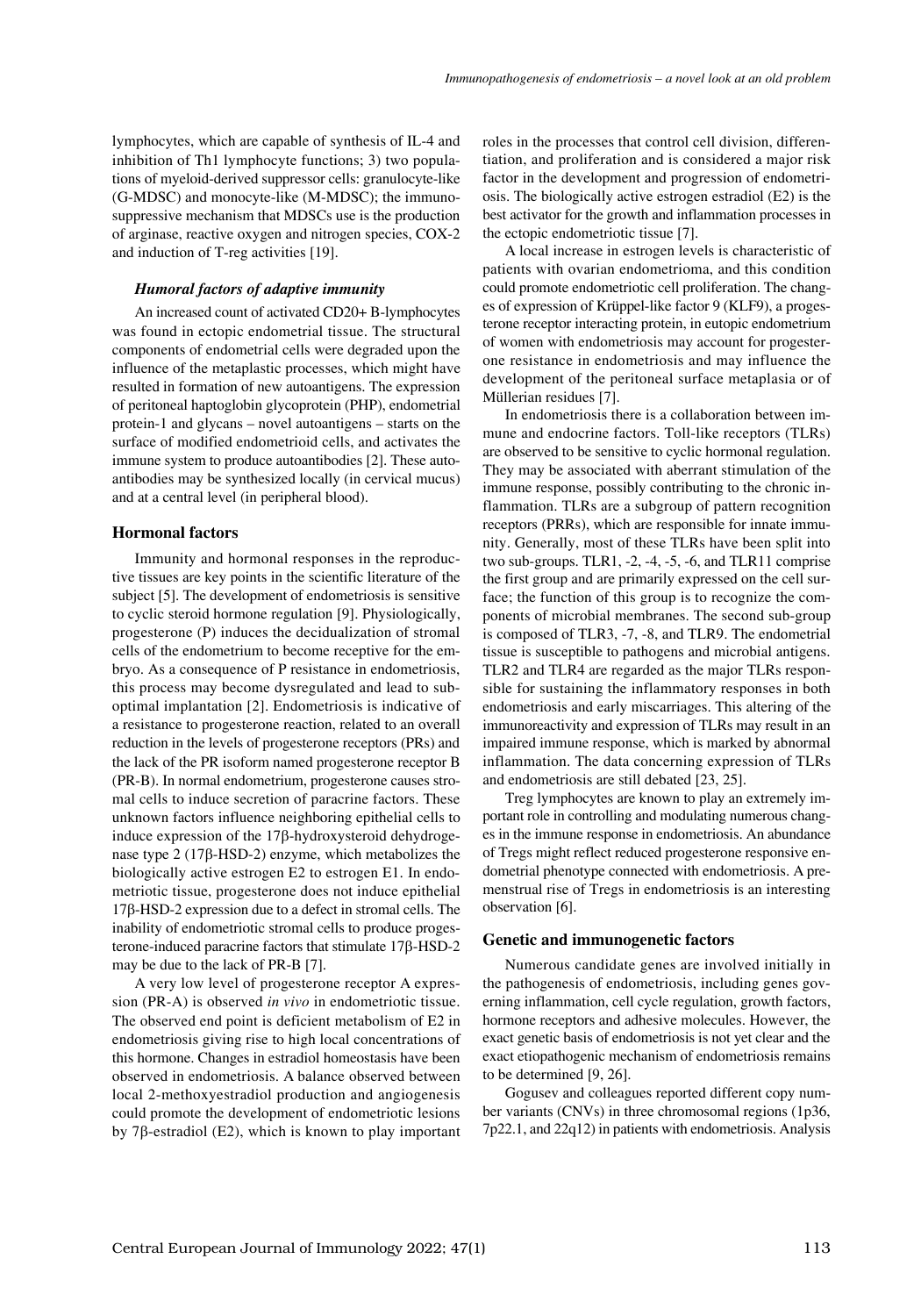conducted in Australia and the UK also identified a significant linkage with chromosome 10q26, but no causal gene was found. Agenomewide association study (GWAS) in Australia implicated loci 7p15.2 (near the *HOXA10* and *NFE2L3*  genes) and 1p36 (containing the *WNT4* gene). A Japanese GWAS also identified the locus 1p36. More recently, retinoid deficiency has been suggested to have a causative role in the etiology of endometriosis. Abnormal methylation of the promoters of genes such as *GATA6*, *ESR2*, and *NR5A1* in endometrial implants leads to an increase in local estrogen and prostaglandin levels, causing inhibition of progesterone receptors. This in turn results in reduced synthesis and absorption of retinoids. These molecular abnormalities have detrimental effects upon cell differentiation, increased cell survival, and enhanced inflammation, and may result in the development of endometriosis [4, 5].

GWAS and metaanalyses have led to the identification of diseaserisk loci that influence a woman's risk of developing the disorder and provide new insights into potential pathways leading to endometriosis. At present, 19 independent single nucleotide polymorphisms (SNPs) have been robustly associated with endometriosis, explaining 5.19% of the disease variance. The number of these loci is increasing as the proportion of cases analyzed is limited to more severe disease stages (stage III/IV endometriosis) rather than stage I/II, thus indicating that moderate to severe endometriosis cases have a greater genetic burden relative to minimal or mild disease. These results were confirmed by a recent metaanalysis and additionally identified rs11031006 of the *FSHB* gene as a novel endometriosisassociated SNP [9]. Among all SNPs, Falconer *et al*. proposed that genetic polymorphism of hormone receptors, growth factor, and human leukocyte antigen system components showed a stronger correlation than the others [27]. Considering that endometriosis is clearly an estrogen-dependent disease, there are many reports of positive associations with numerous polymorphisms involving sex steroid production and metabolism. There is evidence for a significant correlation between polymorphism of the progesterone receptor gene (PROGINS) and endometriosis. Regarding endometriosis-associated infertility, it has been reported that FoxP3 polymorphisms can be associated with risk of idiopathic infertility (rs2280883 and rs2232368) and endometriosis (rs3761549), and this is in line with other reports indicating the importance of FoxP3+CD4+ Tregs in the pathogenesis of the disease. A more recent study by the same group raised the hypothesis that FoxP3 polymorphism may have a cumulative effect in increasing the risk of developing endometriosis [7].

A hypothesis about the role of the HLA-G antigen (normally involved in maternal tolerance of the semiallogeneic fetus) in suppressed NK and cytotoxic T cell responses was studied in healthy pregnant women. Fetal HLA-G on the trophoblast can interact with uterine NK cells and macrophages through KIR2DL4 [28]. The findings of highly elevated levels of type KIR2DL4 of killer cell inhibitory receptors (KIRs) on NK cells of patients with advanced-stage endometriosis might explain the low activity of NK cells. Some authors suggested a double role – first, the low activity of NK cells might be a primary cause of endometriosis, and further development of this disease lowers their activity even further [6]. The expression of KIR2DL4 leads to inhibition of NK cytotoxicity and results in disturbance of apoptosis of degenerated endometriotic cells [10].

## **Environmental and metabolic factors**

Some authors suggest that exposure to environmental toxicants (dioxin and dioxin-like) plays a role in the pathogenesis of endometriosis. Regardless of the correct etiopathogenetic theory, implanting and proliferation of endometriotic cells seem to depend strictly on the local immune aberrations contained in the PF and inside of endometriotic cysts [7].

In ectopic endometrial tissue the process of glycosylation is affected. Glycosylation is strongly hormonally regulated and is very important for good embryo implantation. At the severe stage of endometriosis the process of glycosylation is abnormal (the number of links between lectins and residues of N-acetylglucosamine is increased) and may be a cause of defective implantation and early miscarriage [2, 6].

Vitamin D is involved in many processes of the reproductive system, and its synthesis may also occur in ectopic endometrium. Vitamin D shows antiproliferative, anti-inflammatory and immunomodulatory effects. The vitamin D receptor (VDR) is ubiquitous and also expressed in cells of reproductive tissues, including the endometrium. The possible link between endometriosis and vitamin D has been recently investigated because endometriosis often shows several characteristics of an autoimmune disease [1].

The development of endometriosis can also be associated with concentration of leptin in PF. Leptin is an adipocytokine, and its concentration is inversely proportional to mass of fat tissue and levels of proinflammatory cytokines, TNF- $\alpha$  and IL-6. Often a low concentration of leptin is associated with development of autoimmune diseases (rheumatoid arthritis, etc.). In endometriosis, production of leptin is altered. The authors hypothesized that impaired fertility in endometriosis also has a metabolic origin. As a consequence of modification of receptiveness of endometrial cells the changes into surrounding tissues begin, resulting in incomplete development and maturation of the oocyte, and formation of a defective zygote and embryo [2].

## **Endometriosis and autoimmunity**

The idea that endometriosis might be a specific type of autoimmune disease is still considered by many authors,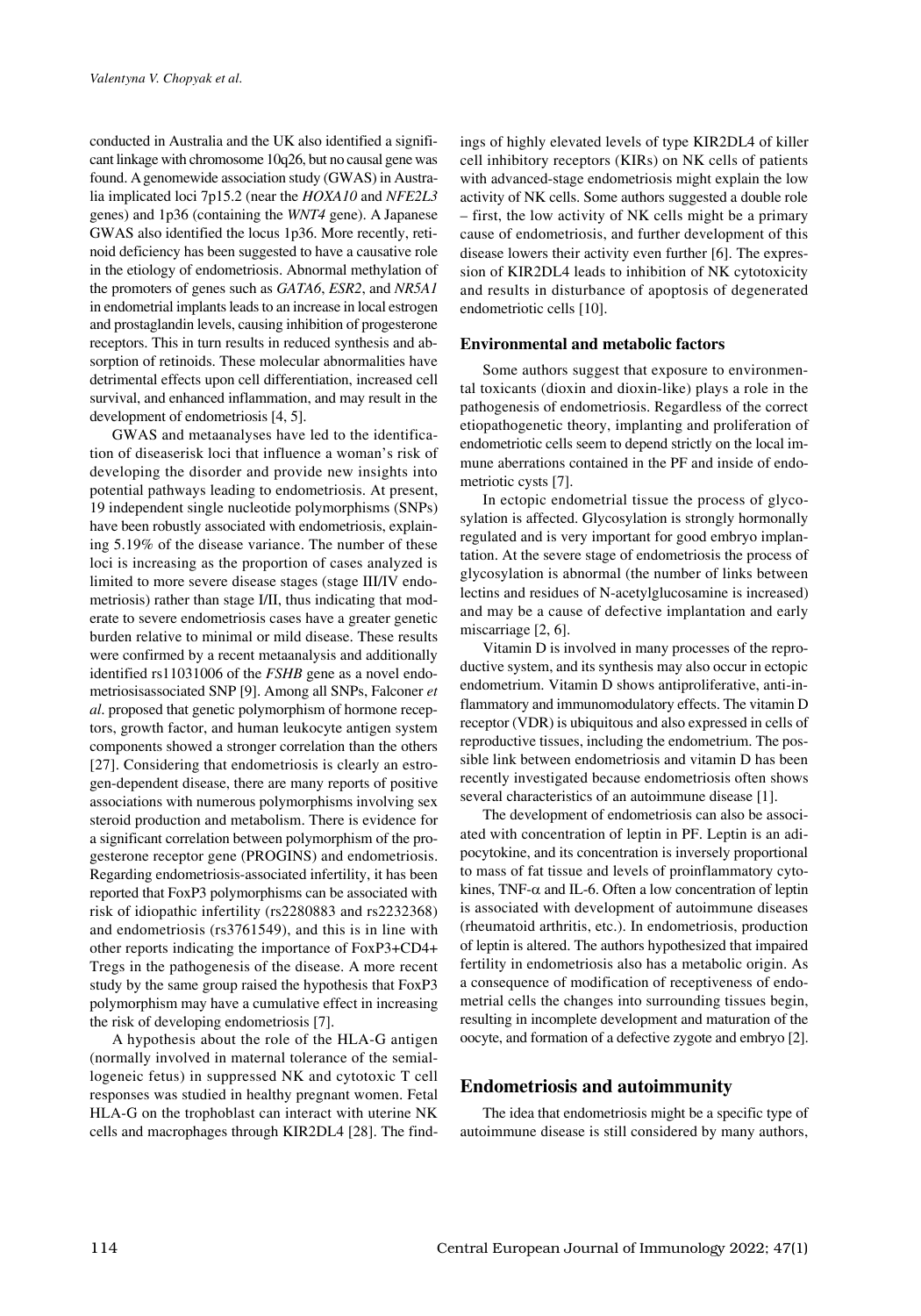despite the possibility that the increased levels of antibodies might result from inflammatory responses of stimulated macrophages responding to the ectopic endometrial tissue [6]. Reports indicate that the chronic subclinical inflammatory status observed during endometriosis could also increase the incidence of gestational diabetes mellitus (GDM) [13].

In the pathogenesis of endometriosis B lymphocytes have been suggested to play primary roles by secreting autoantibodies. Focusing on the role of B lymphocytes in the pathogenesis of endometriosis, particularly the autoimmune response, the following could be elicited via two major types of autoantibody: 1) antibodies of classes IgG and IgA that specifically respond to the endometrium; 2) antibodies that are commonly observed in various autoimmune disorders (antinuclear antibodies, anti-DNA antibodies, and antiphospholipid antibodies). This suggests that endometriosis is associated with abnormal polyclonal B-cell activation, a classic characteristic of autoimmune disease. The association between autoantibody and endometriosis may also explain endometriosis-related infertility, as these antibodies might bind endometrium, embryos and sperm [7].

In patients with endometriosis showing deficient cellular immunity, this indicates that endometrial cells can implant only in women with altered cell-mediated immune responses. In women with endometriosis the number of Th2 cells and the concentration of cytokine IL-4 (produced by Th2) are increased. We should be able to observe a high incidence of allergic and autoimmune diseases in women with endometriosis [6]. Progression of endometriosis is supported by an imbalance of pro-inflammatory (IL-1, IL-6, IL-8, TNF- $\alpha$ ) and anti-inflammatory (IL-10, TGF- $\beta$ ) cytokines, and decreased functions of NK cells and Treg CD4+CD25+Foxp3+. There is additional evidence for the autoimmunological origin of endometriosis [1, 29].

The hypotheses about a link between endometriosis and autoimmune diseases have been based on similarities such as high frequencies of myalgia and arthralgia among patients with endometriosis as well as systemic lupus erythematosus. It is known that there are population differences for endometriosis in terms of disease manifestation, especially ethnic heterogeneity of genetic risk factors for various complex disorders such as systemic lupus erythematosus, juvenile idiopathic arthritis, and rheumatoid arthritis [6, 9]. Although the pathogenesis of endometriosis is still debated, evidence suggests that women with endometriosis may have systemic comorbidities [3].

Another possibility was the finding of high levels of autoantibodies in endometriosis patients. Some studies found even higher levels of antibodies against endometrium. Most of these autoantibodies were directed against endometrial antigens, so it might be the result and not the cause of the disease. A detailed study showed that most of these autoantibodies are directed against carbohydrate epitopes (such as Thomsen-Friedenreich antigen), which led to several hypotheses about the involvement of autoantibodies in endometriosis, mostly by aberrant matrix metalloproteinase function or genetic defects in glycosylation. The question remains why the immune system would attack ectopic endometrial tissue, as it should be recognized as self tissue. An abnormal antibody-antigen reaction resulting in high deposits of complement and antibodies in the endometrium has been described [6].

Moreover, probably endometriosis pathogenesis may depend, at least partially, on a mutation in autoimmunity genes. For example, Ammendola *et al*. investigated *PTPN22*, one of the few known shared-autoimmunity genes, and found that carriers of the PTPN22(∗)T variant were significantly more susceptible to endometriosis than controls [30].

Key questions in research on endometriosis are as follows: 1) Could peritoneal inflammation develop on the basis of pathogenesis of endometriosis? 2) Is endometriosis an autoimmune disease? 3) Or are the observed autoimmune reactions secondary phenomena? Gynecologists and clinical immunologists must address these problems together, in order to optimize novel ways of treatment of infertility in women with endometriosis [31, 32].

## **Conclusions**

Endometriosis is an immunodependent disease with a possible autoimmune background; there are observed changes in immunosuppressive mechanisms which could be mediated via the Treg1 subpopulation of lymphocytes, M2 subpopulation of macrophages and monocyte-like suppressor cells (M-MDSC).

For the prognosis of infertility in women with endometriosis it seems to be necessary to study factors of innate immunity – TLRs, approximately oxygen and nitrogen reactive species secretion, pro- and anti-inflammatory cytokines as well as genetic and immunogenetic factors.

The data from the immunological investigations may be subsequently used to develop novel immunomodulatory treatment of women with endometriosis.

## **Acknowledgments**

The study was supported by the National Science Centre, Poland; grant number 2017/25/B/NZ5/01131.

*The authors declare no conflict of interest.*

#### **References**

- 1. Anastasi E, Fuggetta E, De Vito C, et al. (2017): Low levels of 25-OH vitamin D in women with endometriosis and associated pelvic pain. Clin Chem Lab Med 56: 1-3.
- Kohl-Schwartz AS, Weolfler MM, Mitter V, et al. (2017): Endometriosis, especially mild disease: a risk factor for miscarriages. Fertil Steril 108: 806-814.